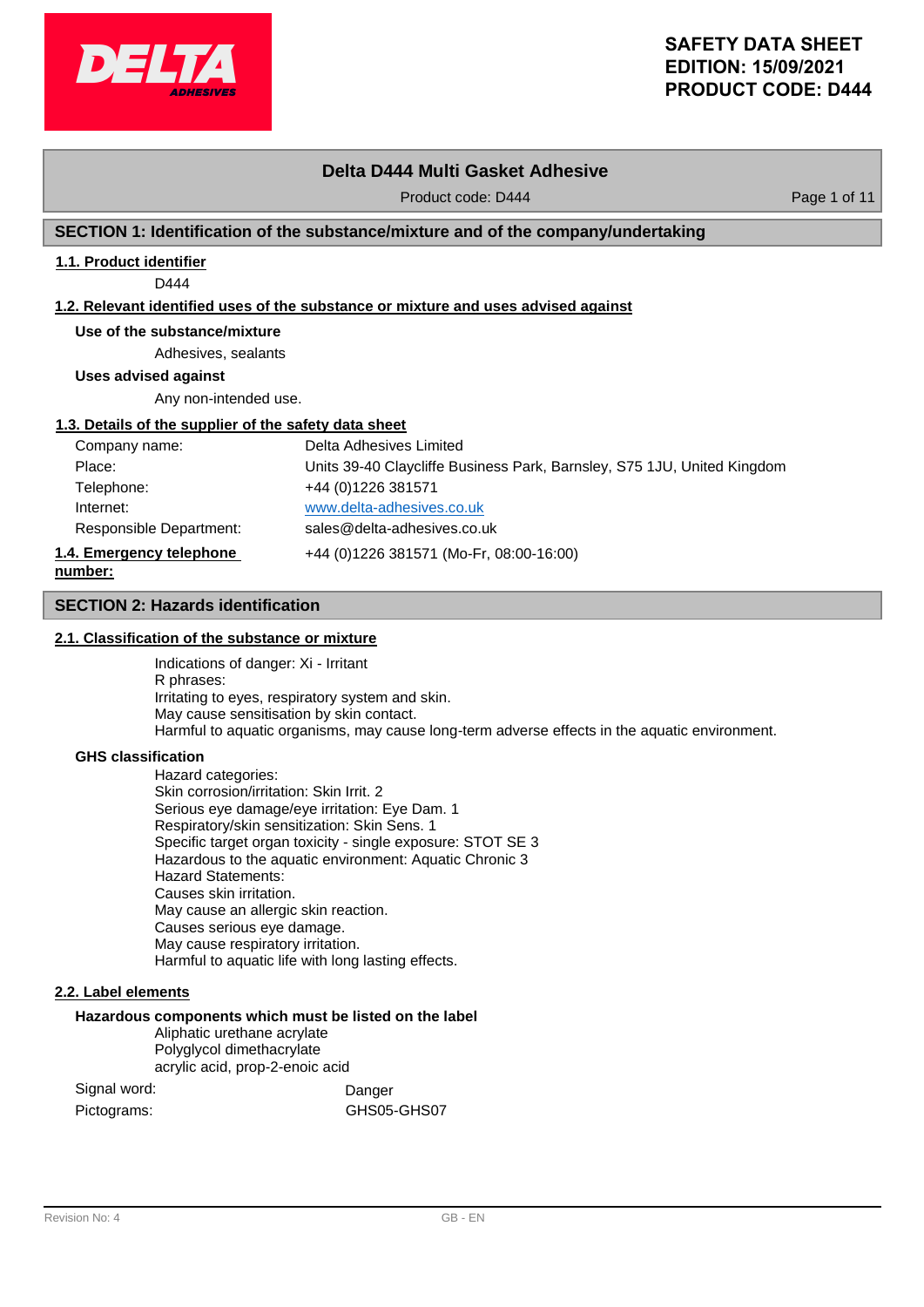

# **Delta D444 Multi Gasket Adhesive**

Product code: D444 Product code: D444 Page 2 of 11



# **Hazard statements**

| H <sub>315</sub> | Causes skin irritation.                            |
|------------------|----------------------------------------------------|
| H <sub>317</sub> | May cause an allergic skin reaction.               |
| H318             | Causes serious eye damage.                         |
| H335             | May cause respiratory irritation.                  |
| H412             | Harmful to aquatic life with long lasting effects. |

# **Precautionary statements**<br>M<br>W

| P280             | Wear protective gloves/protective clothing/eye protection/face protection.             |
|------------------|----------------------------------------------------------------------------------------|
| P333+P313        | If skin irritation or rash occurs: Get medical advice/attention.                       |
| P305+P351+P338   | IF IN EYES: Rinse cautiously with water for several minutes. Remove contact lenses, if |
|                  | present and easy to do. Continue rinsing.                                              |
| P310             | Immediately call a POISON CENTER/doctor.                                               |
| P312             | Call a POISON CENTER/doctor if you feel unwell.                                        |
| P <sub>501</sub> | Dispose of contents/container to in accordance with official regulations.              |
|                  |                                                                                        |

# **2.3. Other hazards**

No information available.

# **SECTION 3: Composition/information on ingredients**

# **3.2. Mixtures**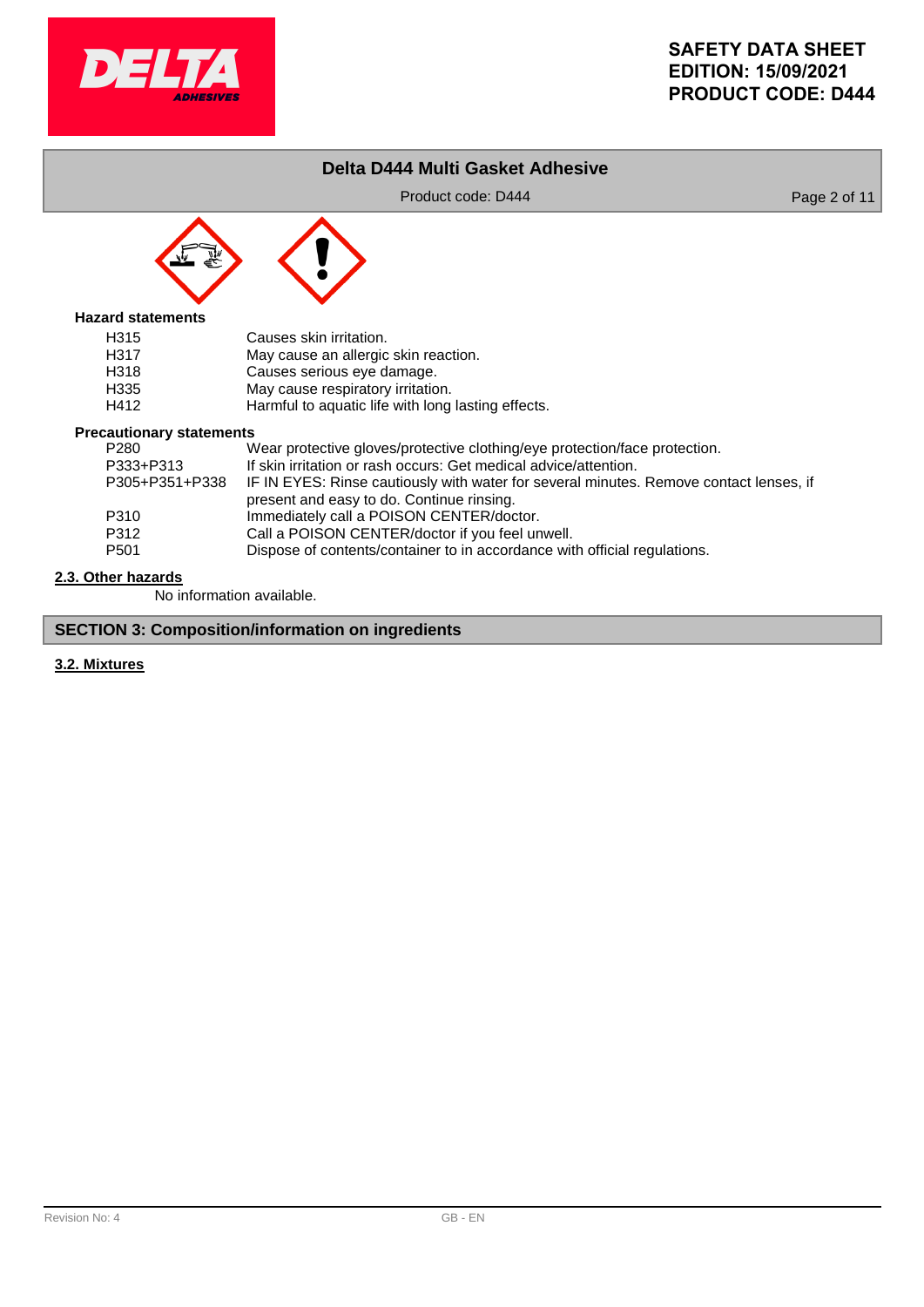

# **Delta D444 Multi Gasket Adhesive**

Product code: D444 Product code: D444 Page 3 of 11

# **Hazardous components**

| <b>EC No</b>    | Chemical name                                                                                                                                  | Quantity     |
|-----------------|------------------------------------------------------------------------------------------------------------------------------------------------|--------------|
| CAS NO          | Classification                                                                                                                                 |              |
| Index No        | <b>GHS</b> classification                                                                                                                      |              |
| <b>REACH No</b> |                                                                                                                                                |              |
|                 | Aliphatic urethane acrylate                                                                                                                    | $60 - 65%$   |
|                 | Xi - Irritant R38-43                                                                                                                           |              |
|                 | Skin Irrit. 2, Skin Sens. 1; H315 H317                                                                                                         |              |
|                 | Polyglycol dimethacrylate                                                                                                                      | $30 - 35 \%$ |
| 25852-47-5      | R43-52-53                                                                                                                                      |              |
|                 | Skin Sens. 1, Aquatic Chronic 3; H317 H412                                                                                                     |              |
| 201-177-9       | acrylic acid, prop-2-enoic acid                                                                                                                | $1 - 5\%$    |
| 79-10-7         | C - Corrosive, Xn - Harmful, N - Dangerous for the environment R10-20/21/22-35-50                                                              |              |
| 607-061-00-8    | Flam. Liq. 3, Acute Tox. 4, Acute Tox. 4, Acute Tox. 4, Skin Corr. 1A, Aquatic Acute 1;<br>H226 H332 H312 H302 H314 H400                       |              |
| 201-254-7       | cumene hydroperoxide, alpha, alpha-dimethylbenzyl hydroperoxide                                                                                | < 1 %        |
| 80-15-9         | O - Oxidizing, T - Toxic, C - Corrosive, Xn - Harmful, N - Dangerous for the environment<br>R7-23-21/22-48/20/22-34-51-53                      |              |
| 617-002-00-8    | Org. Perox. E, Acute Tox. 3, Acute Tox. 4, Acute Tox. 4, STOT RE 2, Skin Corr. 1B,<br>Aquatic Chronic 2; H242 H331 H312 H302 H373 ** H314 H411 |              |
| 204-055-3       | 2'-Phenylacetohydrazide                                                                                                                        | $< 1$ %      |
| 114-83-0        | T - Toxic, Xi - Irritant R25-36/37/38-43                                                                                                       |              |
|                 | Acute Tox. 3, Eye Irrit. 2, STOT SE 3, Skin Irrit. 2, Skin Sens. 1; H301 H319 H335 H315<br>H317                                                |              |

Full text of R and H phrases: see Section 16.

# **Further Information**

Product does not contain listed SVHC substances.

# **SECTION 4: First aid measures**

# **4.1. Description of first aid measures**

#### **General information**

In case of accident or if you feel unwell, seek medical advice immediately (show safety data sheet if possible).

### **After inhalation**

Remove victim to fresh air and keep at rest in a position comfortable for breathing. Call a POISON CENTER or doctor/physician if you feel unwell.

### **After contact with skin**

After contact with skin, wash immediately with plenty of water and soap. If skin irritation or rash occurs: Get medical advice/attention.

### **After contact with eyes**

Rinse cautiously with water for several minutes. Remove contact lenses, if present and easy to do. Continue rinsing. Consult an ophthalmologist.

#### **After ingestion**

Do not induce vomiting. Rinse mouth thoroughly with water. Let water be swallowed in little sips (dilution effect). Never give anything by mouth to an unconscious person or a person with cramps. Call a POISON CENTER or doctor/physician.

### **4.2. Most important symptoms and effects, both acute and delayed**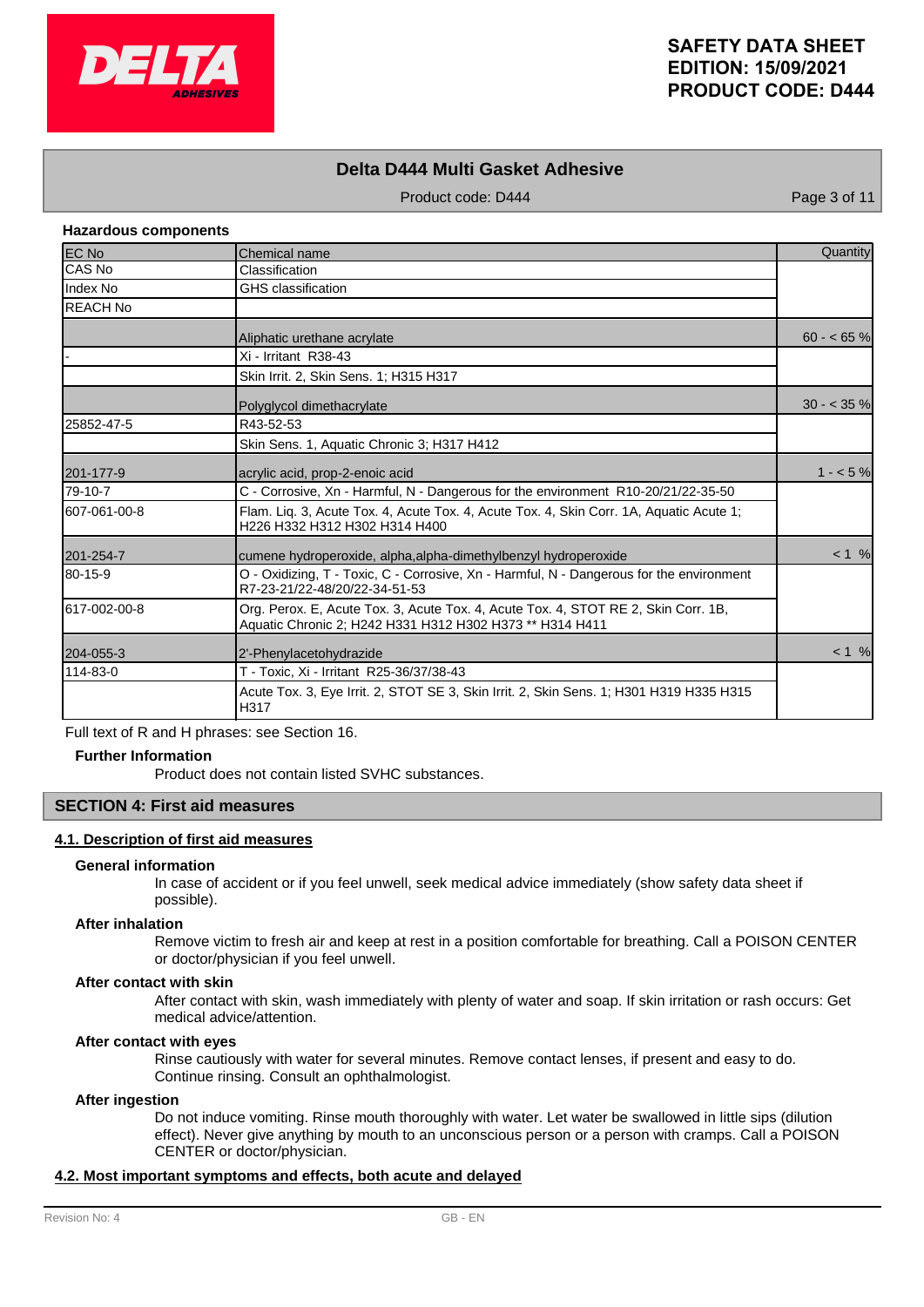# **Delta D444 Multi Gasket Adhesive**

Product code: D444 Product code: D444 Page 4 of 11

No information available.

### **4.3. Indication of any immediate medical attention and special treatment needed**

Treat symptomatically.

### **SECTION 5: Firefighting measures**

### **5.1. Extinguishing media**

#### **Suitable extinguishing media**

Dry extinguishing powder. Foam. Water spray. Carbon dioxide (CO2).

#### **Unsuitable extinguishing media**

High power water jet.

### **5.2. Special hazards arising from the substance or mixture**

Can be released in case of fire: Carbon monoxide. Carbon dioxide (CO2). Nitrogen oxides (NOx).

# **5.3. Advice for firefighters**

Wear a self-contained breathing apparatus and chemical resistant suit. In case of fire and/or explosion do not breathe fumes.

### **Additional information**

Collect contaminated fire extinguishing water separately. Do not allow entering drains or surface water. Use water spray/stream to protect personnel and to cool endangered containers.

# **SECTION 6: Accidental release measures**

#### **6.1. Personal precautions, protective equipment and emergency procedures**

Provide adequate ventilation.

Do not breathe gas/vapour/spray. Avoid contact with skin, eye and clothing. Wear personal protection equipment. (refer to chapter 8)

### **6.2. Environmental precautions**

Do not empty into drains or the aquatic environment. Prevent spreading over great surfaces (e.g. by damming or installing oil booms). In case of leakage into waters, ground or the drainage system, the appropriate authorities must be informed.

# **6.3. Methods and material for containment and cleaning up**

Absorb with liquid-binding material (e.g. sand, diatomaceous earth, acid- or universal binding agents). Ventilate affected area. Treat the assimilated material according to the section on waste disposal. Clear contaminated area thoroughly.

#### **6.4. Reference to other sections**

See protective measures under point 7 and 8.

### **SECTION 7: Handling and storage**

#### **7.1. Precautions for safe handling**

#### **Advice on safe handling**

Provide adequate ventilation. Wear suitable protective clothing. ( Refer to chapter 8. )

### **Advice on protection against fire and explosion**

Usual measures for fire prevention.

#### **Further information on handling**

Do not breathe gas/vapour/spray. Avoid contact with skin, eye and clothing. General protection and hygiene measures: refer to chapter 8

### **7.2. Conditions for safe storage, including any incompatibilities**

#### **Requirements for storage rooms and vessels**

Keep container tightly closed in a cool, well-ventilated place. Keep container dry.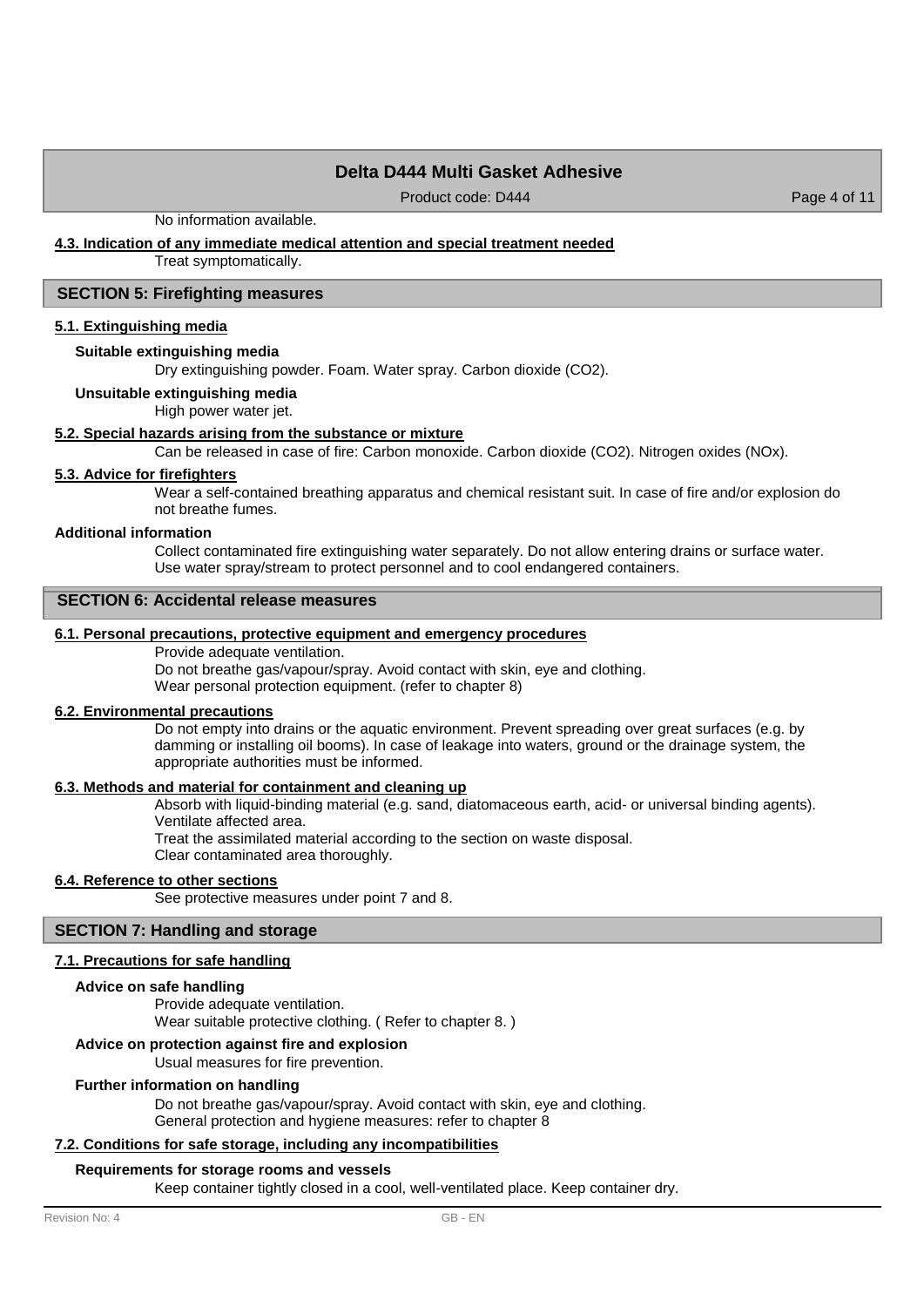

# **Delta D444 Multi Gasket Adhesive**

Product code: D444 Product code: D444 Page 5 of 11

### **Advice on storage compatibility**

Do not store together with: Explosives. Oxidizing solids. Oxidizing liquids. Radioactive substances. Infectious substances.

# **Further information on storage conditions**

Protect against: Light. UV-radiation/sunlight. heat. cooling. moisture.

### **7.3. Specific end use(s)**

No information available.

### **SECTION 8: Exposure controls/personal protection**

### **8.1. Control parameters**

# **8.2. Exposure controls**



### **Appropriate engineering controls**

In case of open handling, use devices with built-in suction where possible. If suction of the immediate vicinity is impossible or insufficient, adequate airing of the working place must be ensured. When workers are facing concentrations above the exposure limit they must use appropriate certified respirators.

#### **Protective and hygiene measures**

Always close containers tightly after the removal of product. Do not eat, drink, smoke or sneeze at the workplace. Wash hands before breaks and at the end of work. Remove contaminated clothing immediatley and dispose off safely. Wash contaminated clothing prior to re-use. Used working clothes should not be used outside the work area. Street clothing should be stored seperately from work clothing. Protect skin by using skin protective cream.

#### **Eye/face protection**

Suitable eve protection: Tightly sealed safety glasses. DIN EN 166

#### **Hand protection**

Pull-over gloves of rubber. DIN EN 374

Suitable material:

(Breakthrough time >= 480 min, penetration time (maximum wearing period): 160 min)

Butyl rubber. (0,5 mm)

Before using check leak tightness / impermeability. In case of reutilization, clean gloves before taking off and store in well-aired place.

In the cases of special applications, it is recommended to check the chemical resistance with the manufacturer of the gloves.

#### **Skin protection**

Suitable protection of the body: Lab apron.

#### **Respiratory protection**

Respiratory protection required in case of:

insufficient ventilation.

Generation/formation of aerosols

Generation/formation of mist

exceeding critical value

Suitable respiratory protective equipment: Combination filter device (DIN EN 141).. Type : A / P2/P3 The filter class must be suitable for the maximum contaminant concentration

(gas/vapour/aerosol/particulates) that may arise when handling the product. If the concentration is exceeded, closed-circuit breathing apparatus must be used!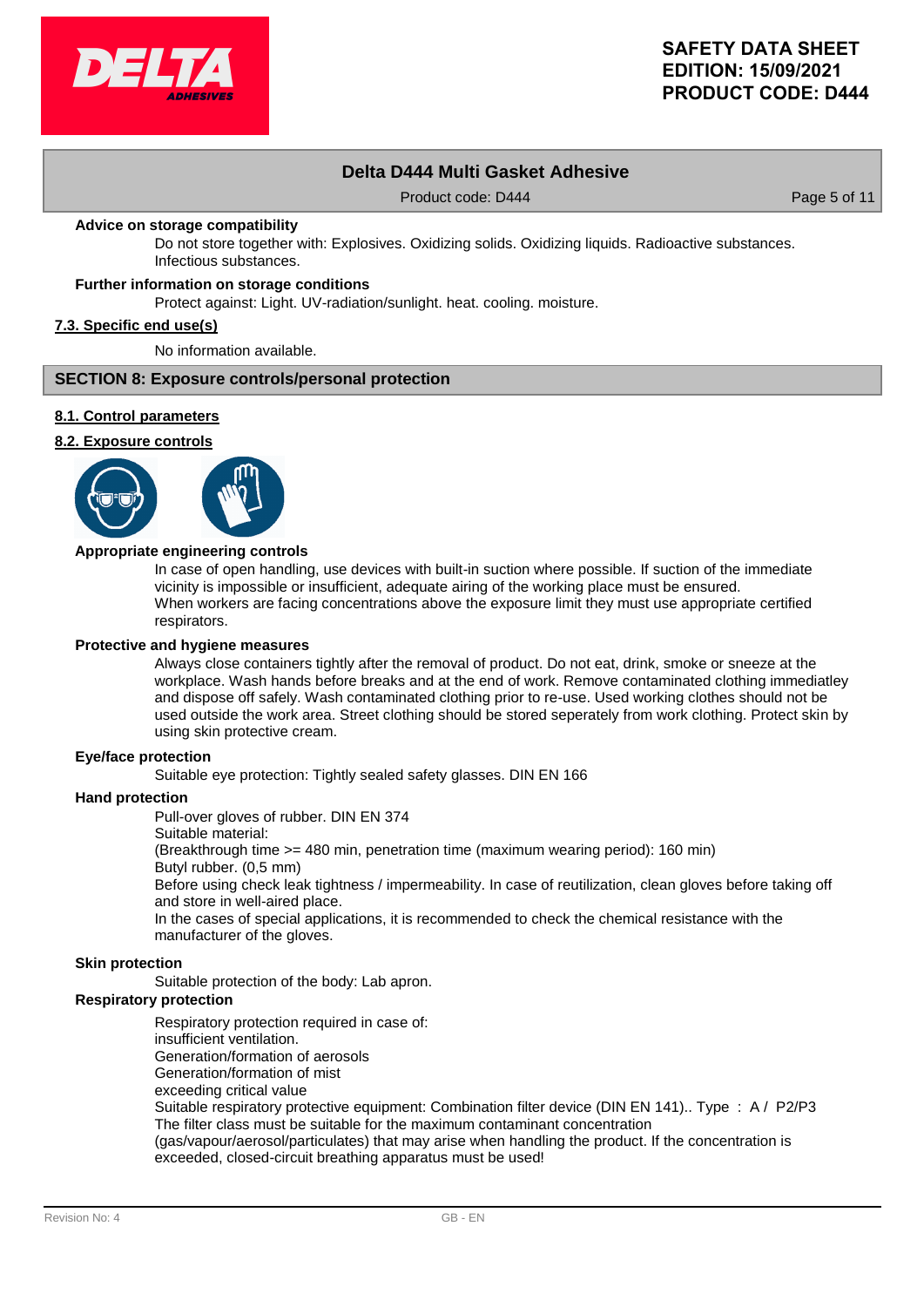

**Test method**

# **Delta D444 Multi Gasket Adhesive**

Product code: D444 Product code: D444

#### **Environmental exposure controls**

Do not empty into drains or the aquatic environment.

## **SECTION 9: Physical and chemical properties**

# **9.1. Information on basic physical and chemical properties**

| Physical state: | liquid         |
|-----------------|----------------|
| Colour:         | Orange         |
| Odour:          | characteristic |

| pH-Value:                                | not determined |
|------------------------------------------|----------------|
| Changes in the physical state            |                |
| Melting point:                           | not determined |
| Initial boiling point and boiling range: | not determined |
| Flash point:                             | not determined |
| <b>Explosive properties</b><br>none/none |                |
| Lower explosion limits:                  | not determined |
| Upper explosion limits:                  | not determined |
| <b>Oxidizing properties</b><br>none/none |                |
| Vapour pressure:                         | not determined |
| Density:                                 | not determined |
| Viscosity / dynamic:                     | not determined |
|                                          |                |

# **9.2. Other information**

No information available.

# **SECTION 10: Stability and reactivity**

# **10.1. Reactivity**

No information available.

# **10.2. Chemical stability**

Stable under normal storage and handling conditions.

# **10.3. Possibility of hazardous reactions**

No information available.

#### **10.4. Conditions to avoid**

Protect against: Light. UV-radiation/sunlight. heat. cooling. moisture.

# **10.5. Incompatible materials**

Materials to avoid: Strong acid. Oxidizing agents, strong. Alkalis (alkalis), concentrated.

### **10.6. Hazardous decomposition products**

Can be released in case of fire: Carbon monoxide. Carbon dioxide (CO2). Nitrogen oxides (NOx).

### **SECTION 11: Toxicological information**

# **11.1. Information on toxicological effects**

# **Toxicocinetics, metabolism and distribution**

No information available.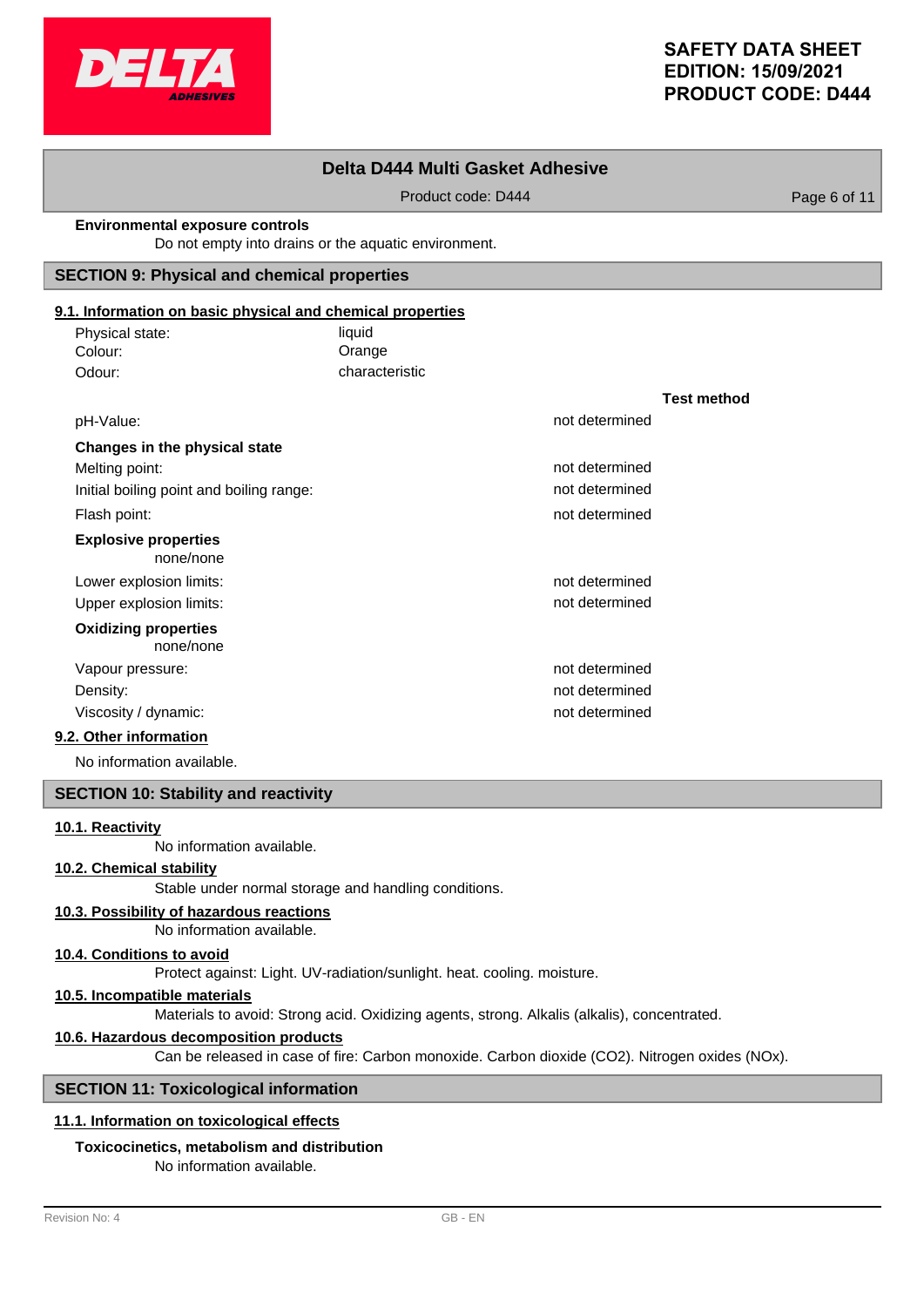# **Delta D444 Multi Gasket Adhesive**

Product code: D444 Product code: D444 Page 7 of 11

### **Acute toxicity**

Based on available data, the classification criteria are not met.

#### **Acute toxicity**

| CAS No   | Chemical name                                                   |            |               |         |                      |
|----------|-----------------------------------------------------------------|------------|---------------|---------|----------------------|
|          | Exposure routes                                                 | Method     | Dose          | Species | Source               |
| 79-10-7  | acrylic acid, prop-2-enoic acid                                 |            |               |         |                      |
|          | loral                                                           | <b>ATE</b> | 500 mg/kg     |         |                      |
|          | dermal                                                          | LD50       | $>$ 294 mg/kg | Rabbit. | IRTECS               |
|          | inhalative (4 h) vapour                                         | LC50       | $>5,1$ mg/l   | Rat.    | <b>IECHA Dossier</b> |
|          | inhalative aerosol                                              | ATE        | $1,5$ mg/l    |         |                      |
| 80-15-9  | cumene hydroperoxide, alpha, alpha-dimethylbenzyl hydroperoxide |            |               |         |                      |
|          | oral                                                            | LD50       | 382 mg/kg     | Rat.    | <b>IIUCLID</b>       |
|          | dermal                                                          | LD50       | 500 mg/kg     | Rat.    | <b>RTECS</b>         |
|          | inhalative (4 h) vapour                                         | LC50       | $(200)$ mg/l  | Mouse.  | <b>IIUCLID</b>       |
|          | inhalative aerosol                                              | <b>ATE</b> | $0,5$ mg/l    |         |                      |
| 114-83-0 | 2'-Phenylacetohydrazide                                         |            |               |         |                      |
|          | oral                                                            | LD50       | $270$ mg/kg   | Mouse.  |                      |

### **Irritation and corrosivity**

Causes skin irritation.

Causes serious eye damage.

# **Sensitising effects**

May cause an allergic skin reaction. (Aliphatic urethane acrylate), (Polyglycol dimethacrylate), (2'- Phenylacetohydrazide)

Respiratory or skin sensitisation:

People who suffer from skins problems, asthma, allergies, chronic or recurring respiratory illnesses must not be deployed in processes, which use this substance.

# **STOT-single exposure**

May cause respiratory irritation. (2'-Phenylacetohydrazide)

# **Severe effects after repeated or prolonged exposure**

Based on available data, the classification criteria are not met.

acrylic acid, prop-2-enoic acid:

Subchronic oral toxicity (90d, Rat.) NOAEL = 40 mg/kg; literature infomation: ECHA Dossier Subchronic inhalative toxicity (90d, Rat.)) LOAEC = 0,015 mg/l; literature infomation: ECHA Dossier

cumene hydroperoxide, alpha,alpha-dimethylbenzyl hydroperoxide:

Subchronic inhalative toxicity (Rat.) NOAEC = 31 mg/m3; literature infomation: ECHA Dossier

### **Carcinogenic/mutagenic/toxic effects for reproduction**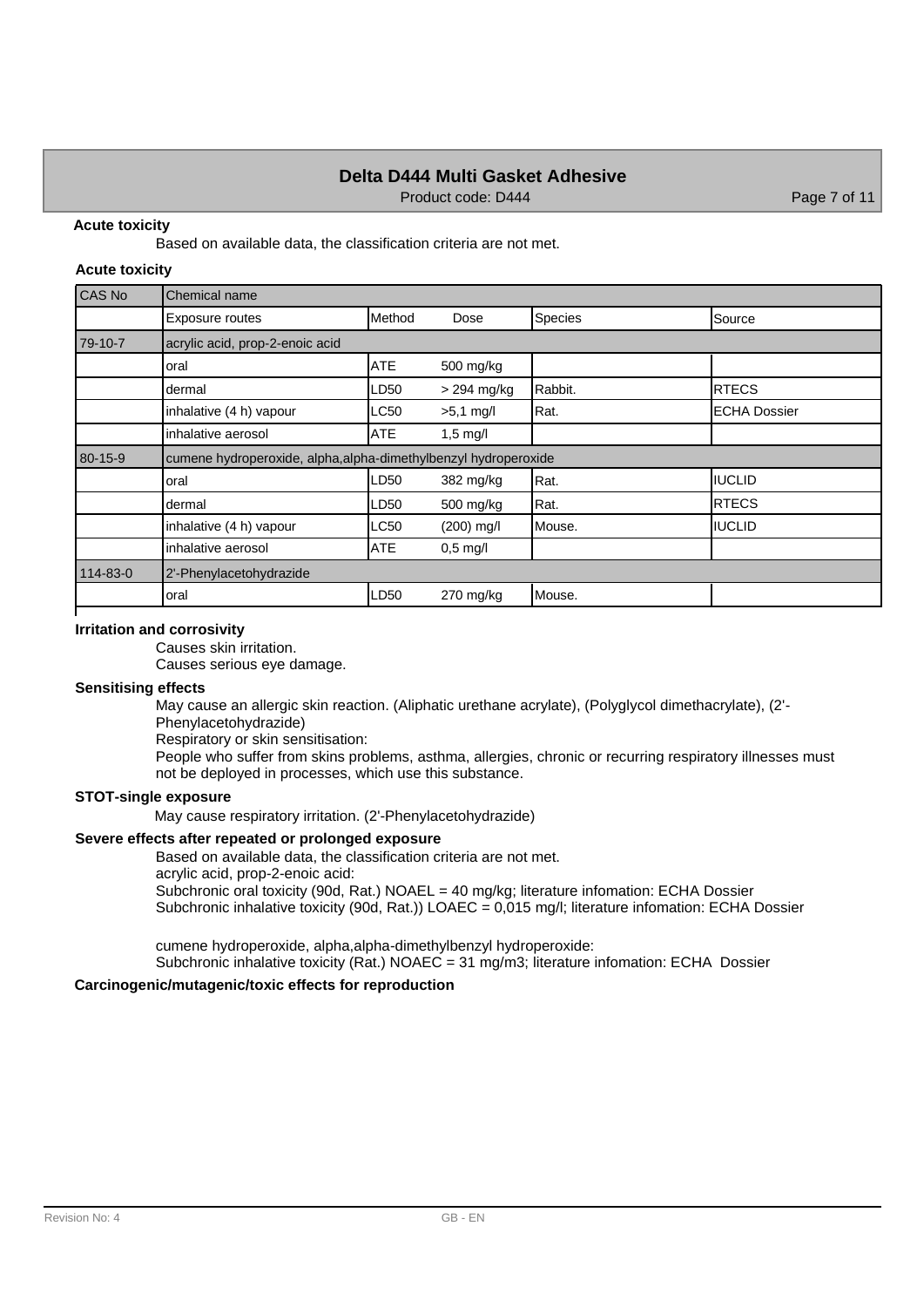

# **Delta D444 Multi Gasket Adhesive**

Product code: D444 Product code: D444 Page 8 of 11

Based on available data, the classification criteria are not met.

acrylic acid, prop-2-enoic acid:

In-vitro mutagenicity: OECD Guideline 476 (In vitro Mammalian Cell Gene Mutation Test) = negative. literature infomation: ECHA Dossier

In-vivo mutagenicity: No experimental indications of mutagenicity in-vivo exist. literature infomation: ECHA Dossier

Carcinogenicity: (Mouse.) NOAEL = >10 mg/kg(bw)/day; literature infomation: ECHA Dossier

Developmental toxicity/teratogenicity (Rat.) NOAEC = 0,075 mg/l; literature infomation: ECHA Dossier

cumene hydroperoxide, alpha,alpha-dimethylbenzyl hydroperoxide:

In-vitro mutagenicity:OECD Guideline 471 (Bacterial Reverse Mutation Assay) = positive. literature infomation: ECHA Dossier

No experimental indications of mutagenicity in-vivo exist. literature infomation: ECHA Dossier

### **Aspiration hazard**

Based on available data, the classification criteria are not met.

### **Specific effects in experiment on an animal**

No information available.

# **SECTION 12: Ecological information**

### **12.1. Toxicity**

| CAS No  | Chemical name                                                   |                   |                     |  |                              |                      |
|---------|-----------------------------------------------------------------|-------------------|---------------------|--|------------------------------|----------------------|
|         | Aquatic toxicity                                                | Method            | Dose                |  | [[h]   [d] Species           | Source               |
| 79-10-7 | acrylic acid, prop-2-enoic acid                                 |                   |                     |  |                              |                      |
|         | Acute fish toxicity                                             | <b>LC50</b>       | $27 \text{ mg/l}$   |  | 96 hOnchorhynchus mykiss     | <b>IECHA Dossier</b> |
|         | Acute algae toxicity                                            | ErC <sub>50</sub> | $0,13 \text{ mg/l}$ |  | 72 h Desmodesmus subspicatus | <b>IMSDS</b> extern  |
|         | Acute crustacea toxicity                                        | <b>EC50</b>       | 95 mg/l             |  | 48 h Daphnia magna           | <b>ECHA Dossier</b>  |
| 80-15-9 | cumene hydroperoxide, alpha, alpha-dimethylbenzyl hydroperoxide |                   |                     |  |                              |                      |
|         | Acute fish toxicity                                             | <b>LC50</b>       | $3,9$ mg/l          |  | 96 hOncorhynchus mykiss      | <b>IECHA Dossier</b> |
|         | Acute algae toxicity                                            | ErC <sub>50</sub> | $3,1$ mg/l          |  | 72 h Desmodesmus subspicatus | <b>IECHA Dossier</b> |
|         | Acute crustacea toxicity                                        | <b>EC50</b>       | 18,84 mg/l          |  | 48 h Daphnia magna           | <b>IECHA Dossier</b> |

#### **12.2. Persistence and degradability**

| <b>ICAS No</b> | <b>IChemical name</b>                                           |       |    |                      |
|----------------|-----------------------------------------------------------------|-------|----|----------------------|
|                | <b>I</b> Method                                                 | Value |    | ISource              |
|                | Evaluation                                                      |       |    |                      |
| 80-15-9        | cumene hydroperoxide, alpha, alpha-dimethylbenzyl hydroperoxide |       |    |                      |
|                | OECD 301B / ISO 9439 / EWG 92/69 Anhang V, C.4-C                | 13%   | 28 | <b>IECHA Dossier</b> |
|                | Not easily bio-degradable (according to OECD-criteria).         |       |    |                      |

# **12.3. Bioaccumulative potential**

### **Partition coefficient n-octanol/water**

| <b>ICAS No</b> | <b>I</b> Chemical name                                          | Log Pow |
|----------------|-----------------------------------------------------------------|---------|
| $179-10-7$     | acrylic acid, prop-2-enoic acid                                 | 0.35    |
| 80-15-9        | cumene hydroperoxide, alpha, alpha-dimethylbenzyl hydroperoxide | 2.16    |

### **12.4. Mobility in soil**

No data available

### **12.5. Results of PBT and vPvB assessment**

No data available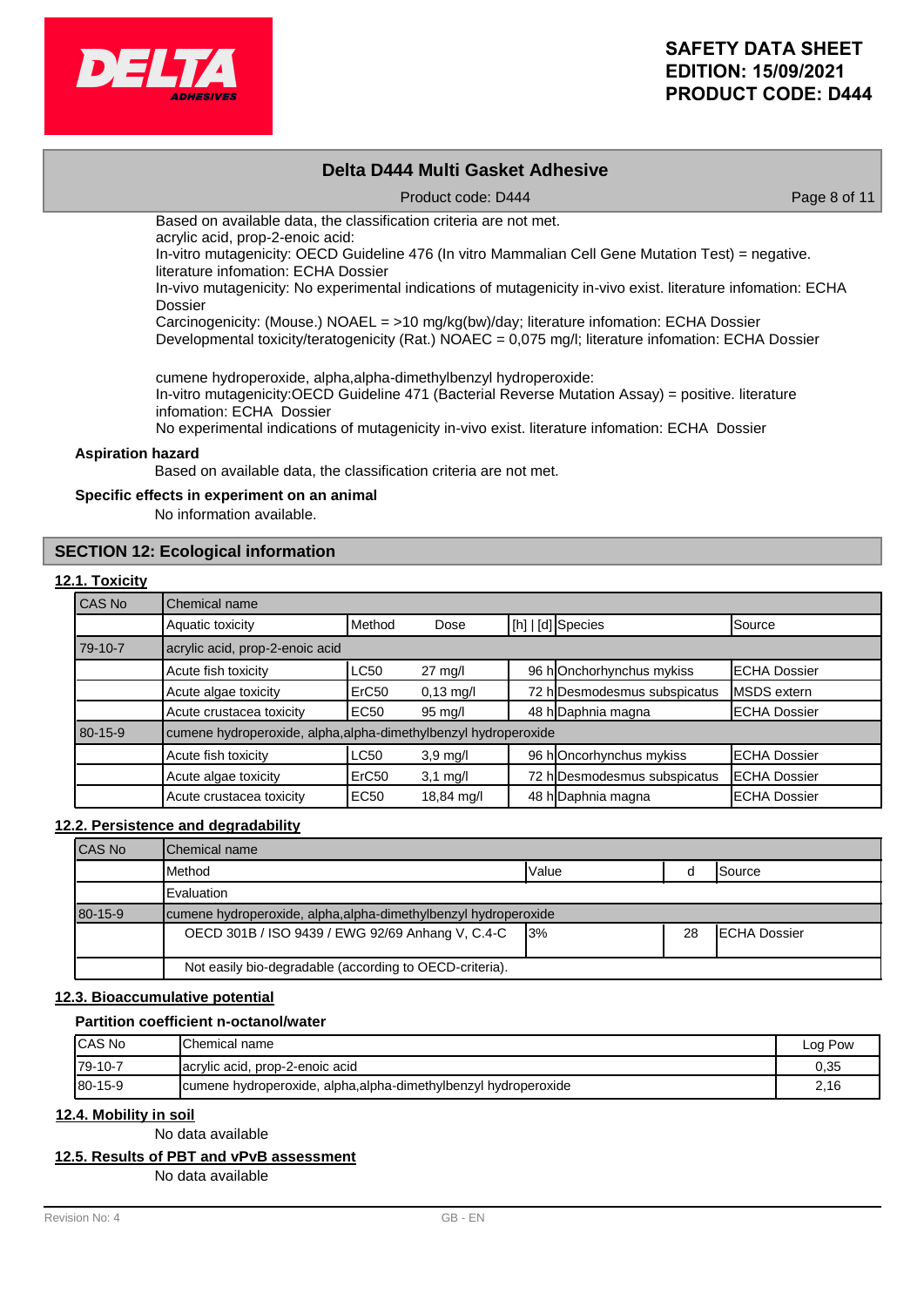

# **Delta D444 Multi Gasket Adhesive**

Product code: D444 Product code: D444 Page 9 of 11

# **12.6. Other adverse effects**

No data available

# **Further information**

Do not empty into drains or the aquatic environment.

# **SECTION 13: Disposal considerations**

### **13.1. Waste treatment methods**

### **Advice on disposal**

Waste disposal according to official state regulations. Consult the local waste disposal expert about waste disposal. Cleaned containers may be recycled.

### **Waste disposal number of waste from residues/unused products**

080409 WASTES FROM THE MANUFACTURE, FORMULATION, SUPPLY AND USE (MFSU) OF COATINGS (PAINTS, VARNISHES AND VITREOUS ENAMELS), ADHESIVES, SEALANTS AND PRINTING INKS; wastes from MFSU of adhesives and sealants (including waterproofing products); waste adhesives and sealants containing organic solvents or other dangerous substances Classified as hazardous waste.

### **Waste disposal number of used product**

WASTES FROM THE MANUFACTURE, FORMULATION, SUPPLY AND USE (MFSU) OF COATINGS (PAINTS, VARNISHES AND VITREOUS ENAMELS), ADHESIVES, SEALANTS AND PRINTING INKS; wastes from MFSU of adhesives and sealants (including waterproofing products); waste adhesives and sealants containing organic solvents or other dangerous substances Classified as hazardous waste. 080409

# **Waste disposal number of contaminated packaging**

WASTE PACKAGING; ABSORBENTS, WIPING CLOTHS, FILTER MATERIALS AND PROTECTIVE CLOTHING NOT OTHERWISE SPECIFIED; packaging (including separately collected municipal packaging waste); packaging containing residues of or contaminated by dangerous substances Classified as hazardous waste. 150110

# **Contaminated packaging**

Handle contaminated packaging in the same way as the substance itself.

### **SECTION 14: Transport information**

### **Land transport (ADR/RID)**

**14.1. UN number:** Not restricted

#### Not restricted **Other applicable information (land transport)**

### **Inland waterways transport (ADN)**

**14.1. UN number:** Not restricted

# **Other applicable information (inland waterways transport)**

Not restricted

# **Marine transport (IMDG)**

**14.1. UN number:** Not restricted

#### Not restricted **Other applicable information (marine transport)**

# **Air transport (ICAO)**

**14.1. UN number:** Not restricted

### Not restricted **Other applicable information (air transport)**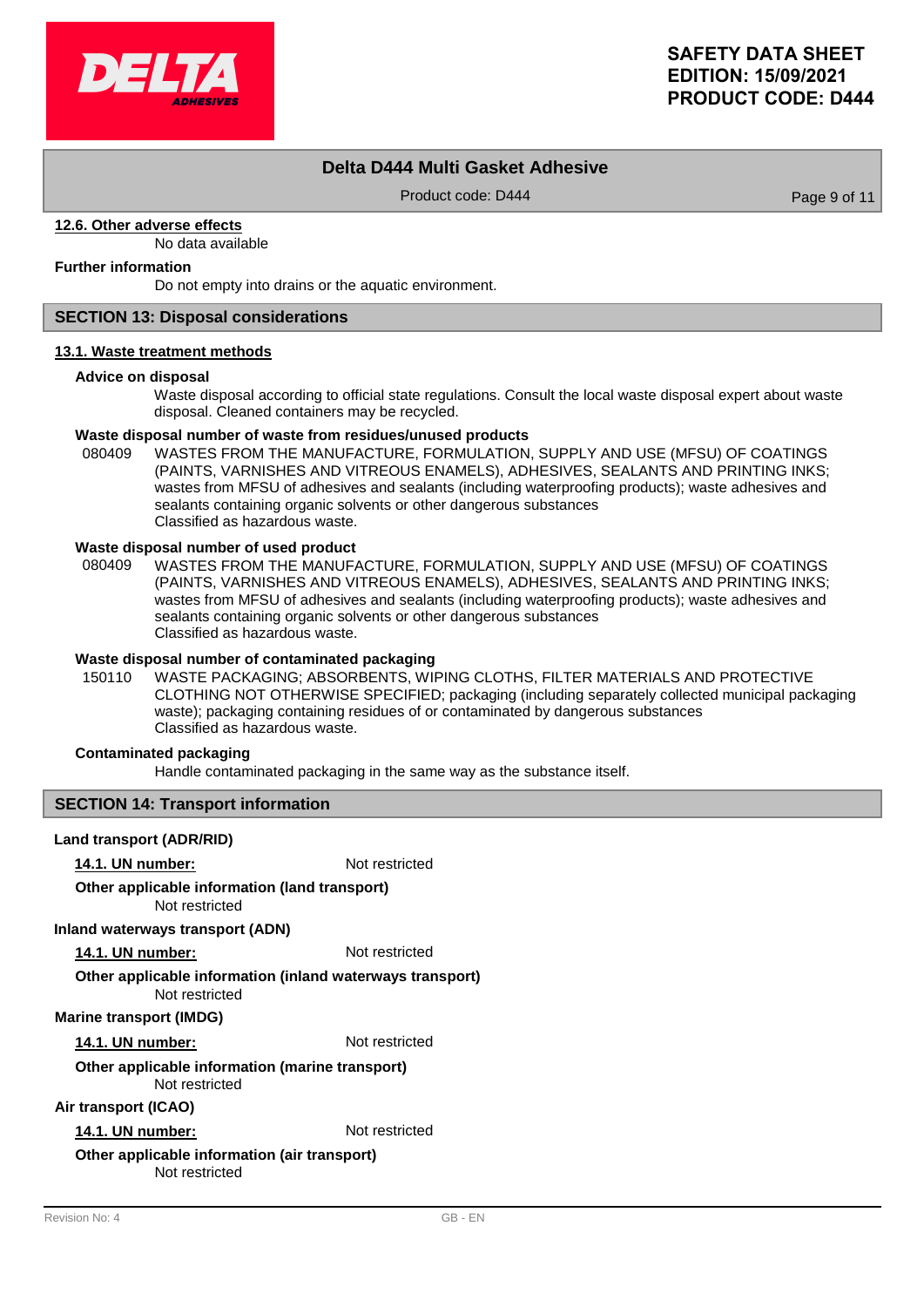

# **Delta D444 Multi Gasket Adhesive**

Product code: D444 Product code: D444 Product code: D444 Page 10 of 11

**14.5. Environmental hazards**

ENVIRONMENTALLY HAZARDOUS: no

**14.6. Special precautions for user**

refer to chapter 6-8

# **14.7. Transport in bulk according to Annex II of MARPOL73/78 and the IBC Code**

irrelevant

### **SECTION 15: Regulatory information**

# **15.1. Safety, health and environmental regulations/legislation specific for the substance or mixture**

### **EU regulatory information**

1999/13/EC (VOC): No information available. VOC Directive 2004/42/EC: No information available.

#### **Additional information**

The preparation is dangerous in the sense of Directive 1999/45/EC. This preparation is hazardous in the sense of regulation (EC) No 1272/2008 [GHS]. Not subject to regulation 96/82/EC. REACH 1907/2006 Appendix XVII, No 3

#### **National regulatory information**

Employment restrictions: Observe employment restrictions for young people. Water contaminating class (D): 3 - highly water contaminating

# **15.2. Chemical safety assessment**

Chemical safety assessments for substances in this mixture were not carried out.

# **SECTION 16: Other information**

#### **Changes**

Rev. 1,00, 16.12.2014, Initial release

#### **Abbreviations and acronyms**

ADR: Accord européen sur le transport des marchandises dangereuses par Route (European Agreement concerning the International Carriage of Dangerous Goods by Road) RID: Règlement international concernant le transport des marchandises dangereuses par chemin de fer (Regulations Concerning the International Transport of Dangerous Goods by Rail) IMDG: International Maritime Code for Dangerous Goods IATA: International Air Transport Association IATA-DGR: Dangerous Goods Regulations by the "International Air Transport Association" (IATA) ICAO: International Civil Aviation Organization ICAO-TI: Technical Instructions by the "International Civil Aviation Organization" (ICAO) GHS: Globally Harmonized System of Classification and Labelling of Chemicals EINECS: European Inventory of Existing Commercial Chemical Substances CAS: Chemical Abstracts Service (division of the American Chemical Society) LC50: Lethal concentration, 50 percent LD50: Lethal dose, 50 percent NOAEL: No observed adverse effect level

# **Full text of R phrases referred to under Sections 2 and 3**

- 07 May cause fire.
- 10 Flammable.
- 20/21/22 Harmful by inhalation, in contact with skin and if swallowed.
- 21/22 Harmful in contact with skin and if swallowed.